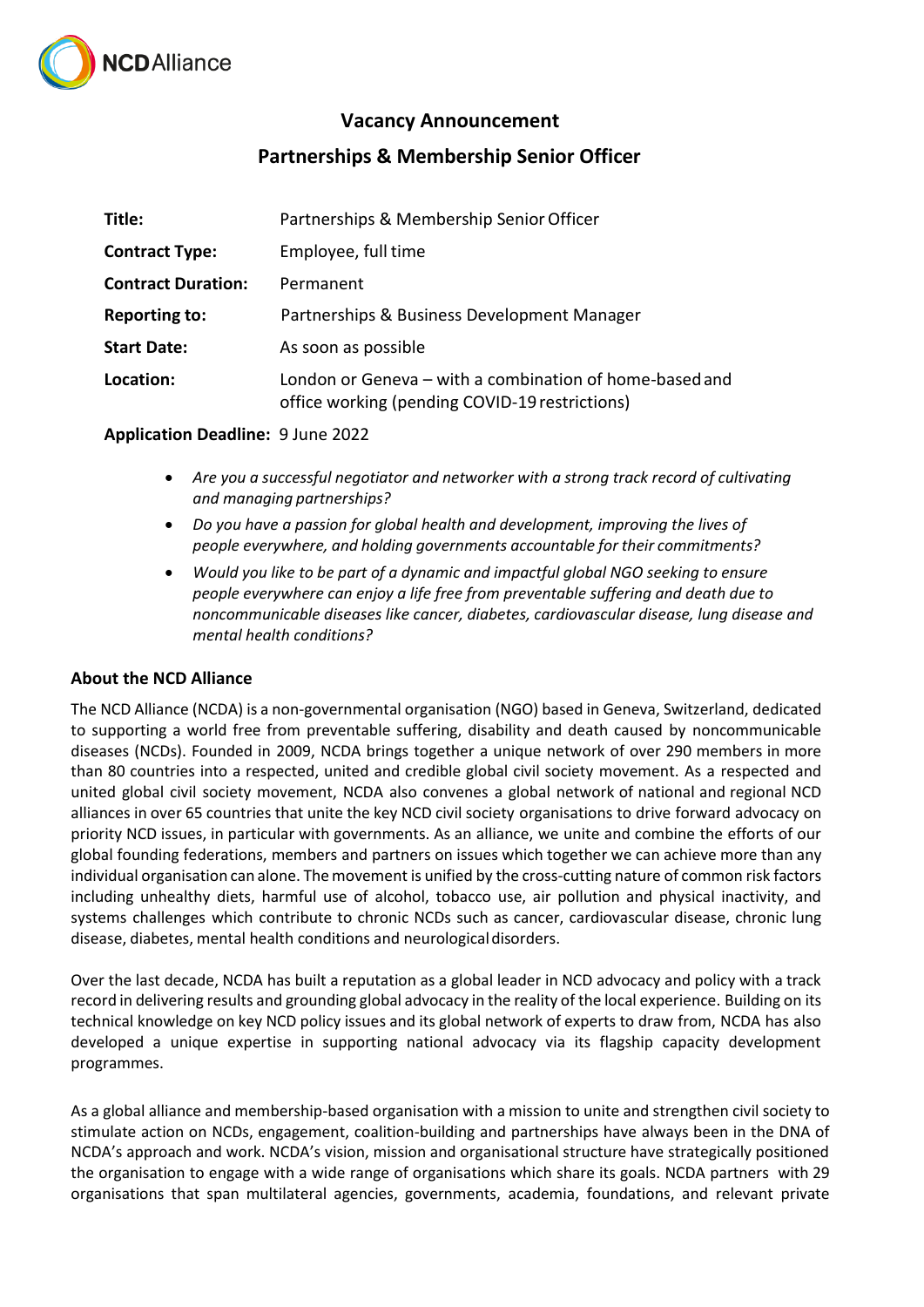sector entities to further its ability to support the NCD community and drive impact on a global scale. As members of NCDA's Supporters Group, NCDA partners have access to a range of benefits, including opportunities for coordination and engagement on global NCD issues and implementation strategies. More information about NCDA's Supporters Group and partners can be found here.

## **Job description**

We are looking for a Partnerships & Membership Senior Officer to join our dynamic team of 25 staff located across 3 offices (Geneva, London, and New York). The Partnerships and Membership team encompasses 4 staff members and the Senior Officer will report to NCDA's Senior Partnerships and Business Development Manager.

The Partnerships and Membership Senior Officer will support the strategic growth of NCDA's partnerships and membership in line with NCDA's new strategy 2021-2026. The role will be responsible for supporting NCDA's strategic engagement with NGOs and overseeing the delivery of related work plans, key activities and products (including via NCDA's Supporters Group), supporting membership outreach strategies and delivery, reporting and M&E processes and business development.

This is an excellent opportunity for candidates passionate about global health and multisectoral action to work for a respected civil society organisation and engage with a range of stakeholders such as corporates, foundations, development agencies and NGOs.

# **Main duties and responsibilities**

The main responsibilities for the role are:

- Support stakeholder relationships and strategic engagement with NCDA's existing NGO partners, coordinate activities of the NCDA Supporters Group and business development with existing and new sectors.
- Lead and manage NCDA's portfolio of strategic partnerships with NGOs, including by setting clear partnership benefits, managing the delivery and reporting on bilateral plans and activities with NGO partners, maintaining constructive relationships and proactively seeking alignment across our partnerships.
- Coordinate NCDA's partnerships and strategic collaborations across the global health and sustainable development community, strengthening existing partnerships and forging new ones that raise the profile of NCDs and promote win-win solutions for health and development.
- Support the delivery of NCDA Supporters Group's plans and activities, ensuring opportunities for the group to facilitate connections, share good practice and guidance on partnerships and providing platforms for knowledgeexchange.
- Support NCDA's business development to diversify partnership base, including drafting concept notes, proposals and budgets for new partnerships and programmes.
- Support monitoring, evaluation and reporting of NCDA's partnership to assess impact, results and learning – particularly with regard toNGOs.
- Coordinate across the NCDA team (particularly working with Policy and Advocacy, and Communications) to implement NCDA's partnership and membership strategy.